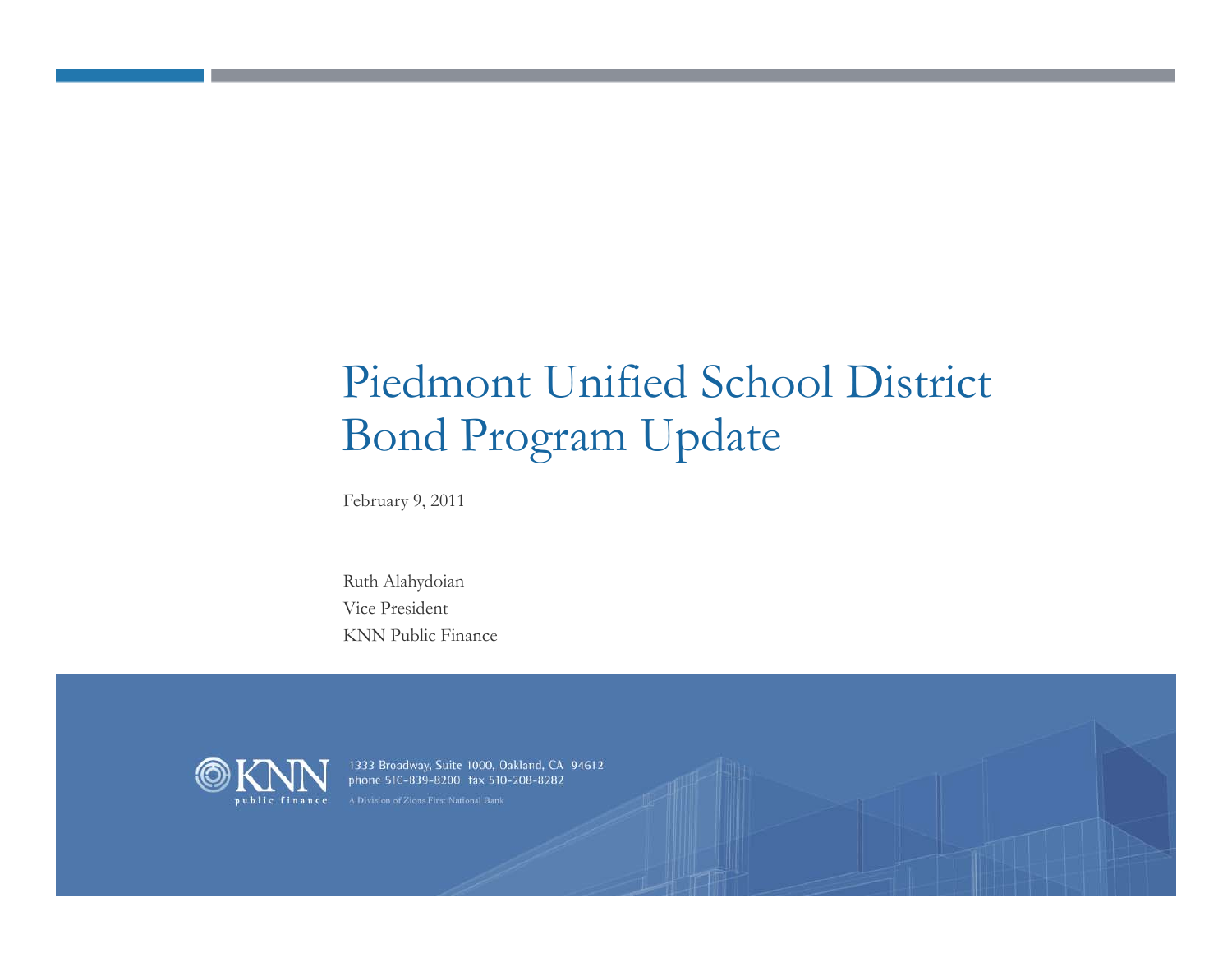### QSCB Allocation

- The District applied for and received an allocation to issue Qualified School Construction Bonds (QSCBs) from the State's 2010 allocation.
- $\mathcal{L}_{\mathcal{A}}$ The allocation amount is \$10 million.
- The QSCBs must be issued as general obligation bonds.
	- Small districts are exempt from this requirement.
	- BANs are OK too.
- The QSCBs must be issued by July 14, 2011.



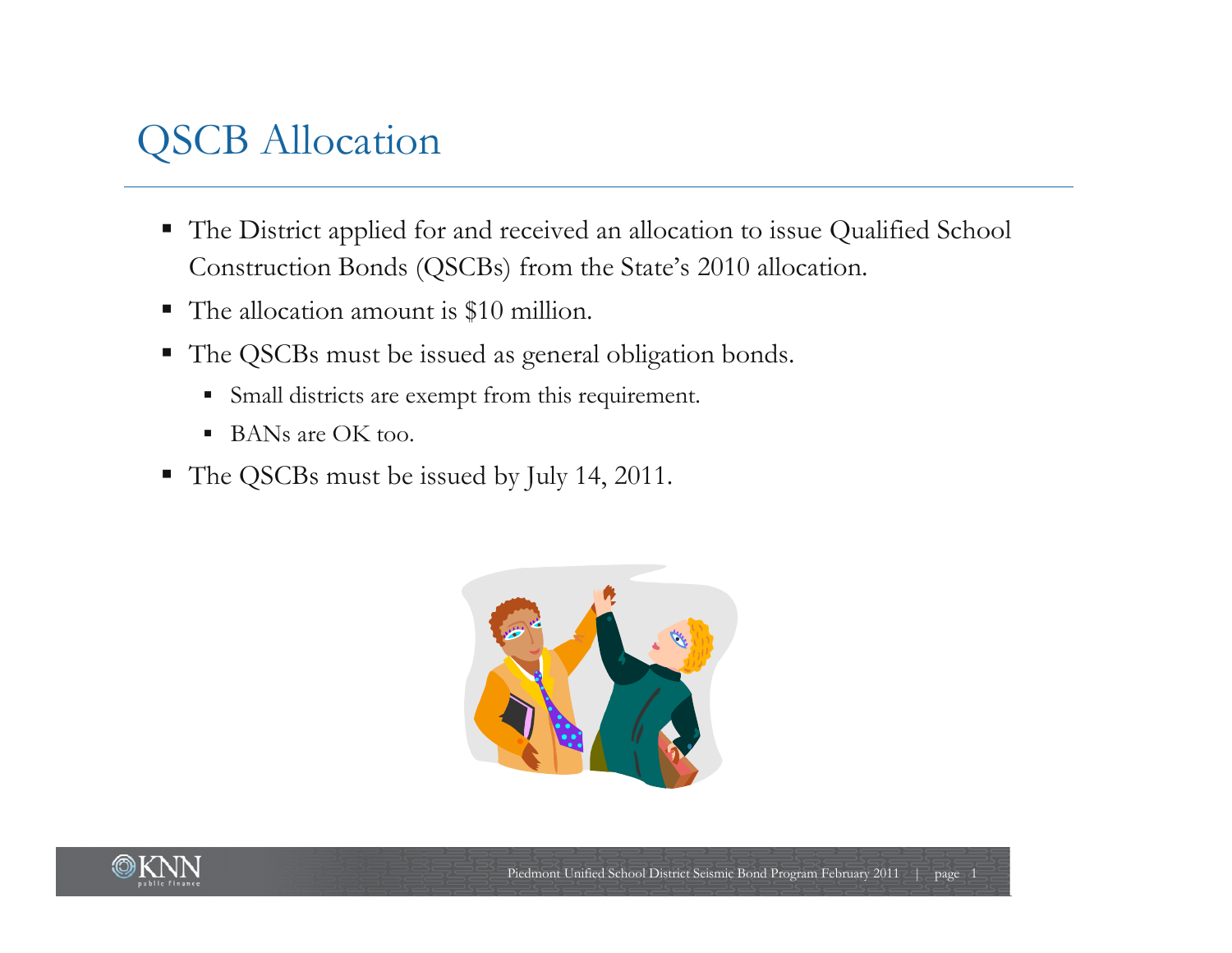#### Piedmont's Seismic Bonds as QSCBs

- The District planned (hoped) for the QSCB!
- ш The principal portion of QSCBs will need to be repaid in 15-17 year.
- ш Repayment of existing Seismic Bonds + QSCBs + Prior Bonds is structured to stay under \$155 per \$100,000 A.V.





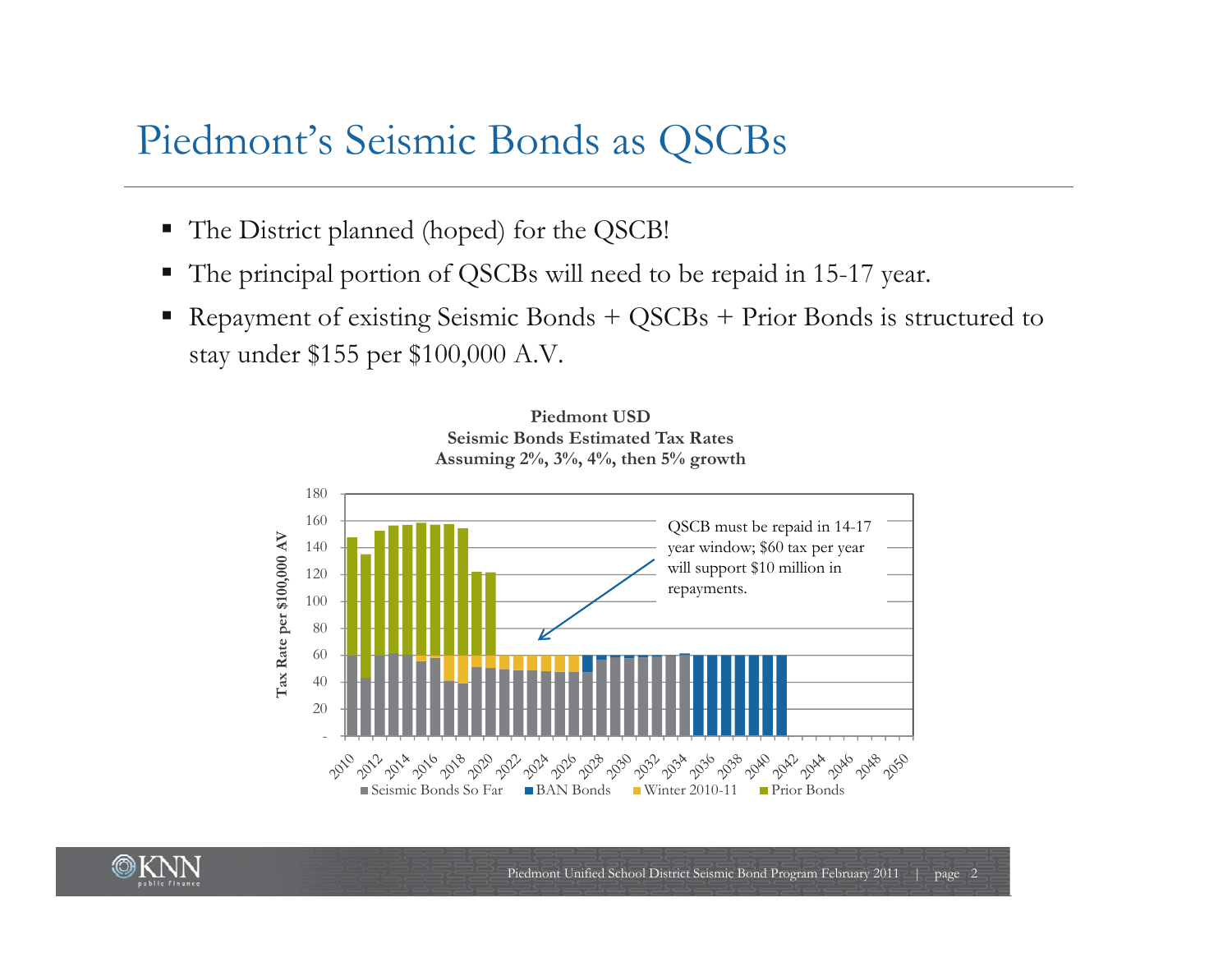## Completing Beach

- The State's delay in funding approved projects has created a cash crunch.
- \$4.9 million has been approved, but when it will be funded is unknown.
- To wait for the State money will delay construction and increase the project costs by up to  $6\%$ , or \$420,000
- $\mathcal{L}_{\mathcal{A}}$  Knowing that the money is coming eventually, what "bridge" financing options are available to the District?



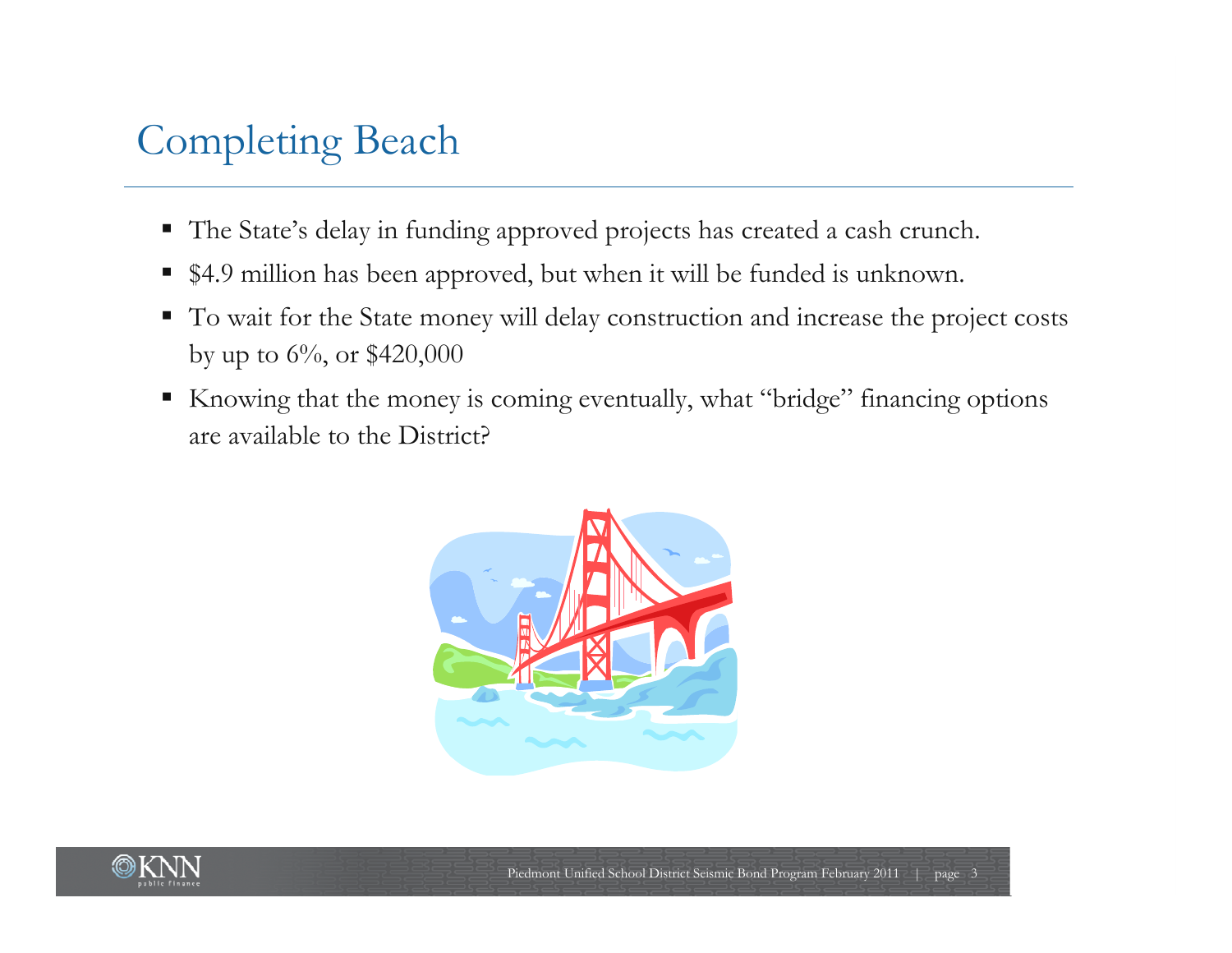### Bridge Financing Options

 The District would have to pledge its General Fund to repay of the debt. For a \$5 million financing, options and estimated costs are as follows (variations are possible within each option):

| Option | <b>Structure</b>                                                    | Payments                                                            | <b>Total Amount Due</b><br>in 2 Years |
|--------|---------------------------------------------------------------------|---------------------------------------------------------------------|---------------------------------------|
| COP    | 20 year repayment term;<br>interest only for first 2<br>years       | $$315,000$ Years 1 & 2<br>\$500,000 Years 3-20                      | \$5,000,000                           |
| COP    | 20 year repayment term;<br>interest capitalized for<br>2 years      | $$0$ Years 1 & 2<br>\$570,000 Years 3-20                            | \$5,725,000                           |
| Lease  | 15 year repayment term;<br>level principal and<br>interest payments | \$490,000 per year                                                  | \$4,540,000                           |
|        |                                                                     |                                                                     |                                       |
|        |                                                                     | Piedmont Unified School District Seismic Bond Program February 2011 | page 4                                |